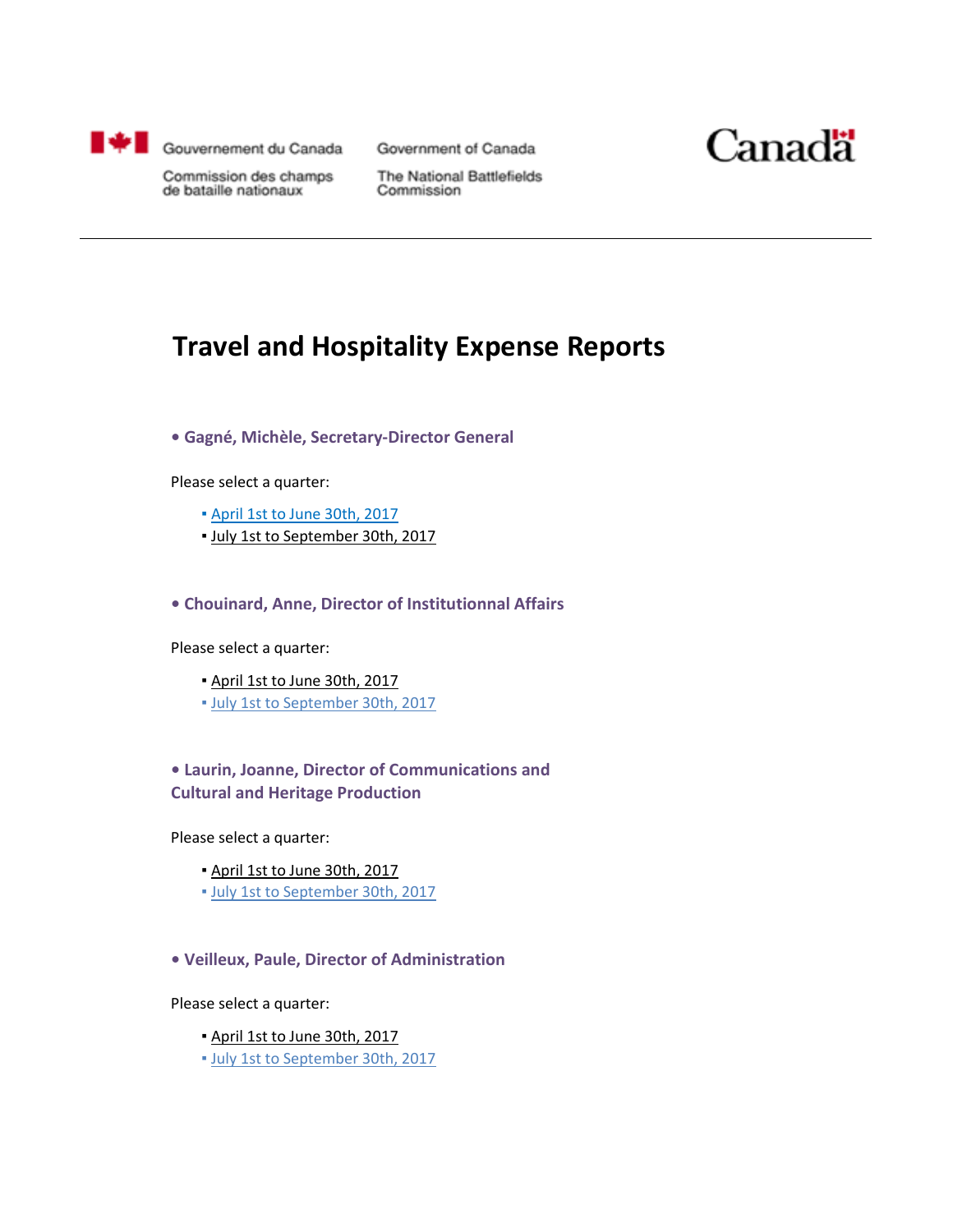<span id="page-1-0"></span>

Government of Canada



Commission des champs de bataille nationaux

The National Battlefields Commission

## **Travel and Hospitality Expense Reports**

**• Gagné, Michèle, Secretary-Director General**

#### *Travel expenses and others - April 1st to June 30th, 2017*

| <b>Date</b> | <b>Purpose</b>                              | <b>Total Cost</b> |
|-------------|---------------------------------------------|-------------------|
|             |                                             |                   |
| 18/03/2017  | Meeting - Event Cross-Country World Cup     | $7,00$ \$         |
|             | Meeting heads of agencies - Canadian        |                   |
| 05/06/2017  | Heritage, Ottawa                            | 1421,42 \$        |
|             |                                             |                   |
| 14/06/2017  | Meeting - Skating rink with Ville de Québec | $22,65$ \$        |
|             |                                             |                   |
| 28/06/2017  | Meeting - Louis-Hébert Constituency Office  | 64,00             |
| Total       |                                             | 1515,07           |

#### *Hospitality expenses - April 1st to June 30th, 2017*

No hospitality expenses during the reporting period.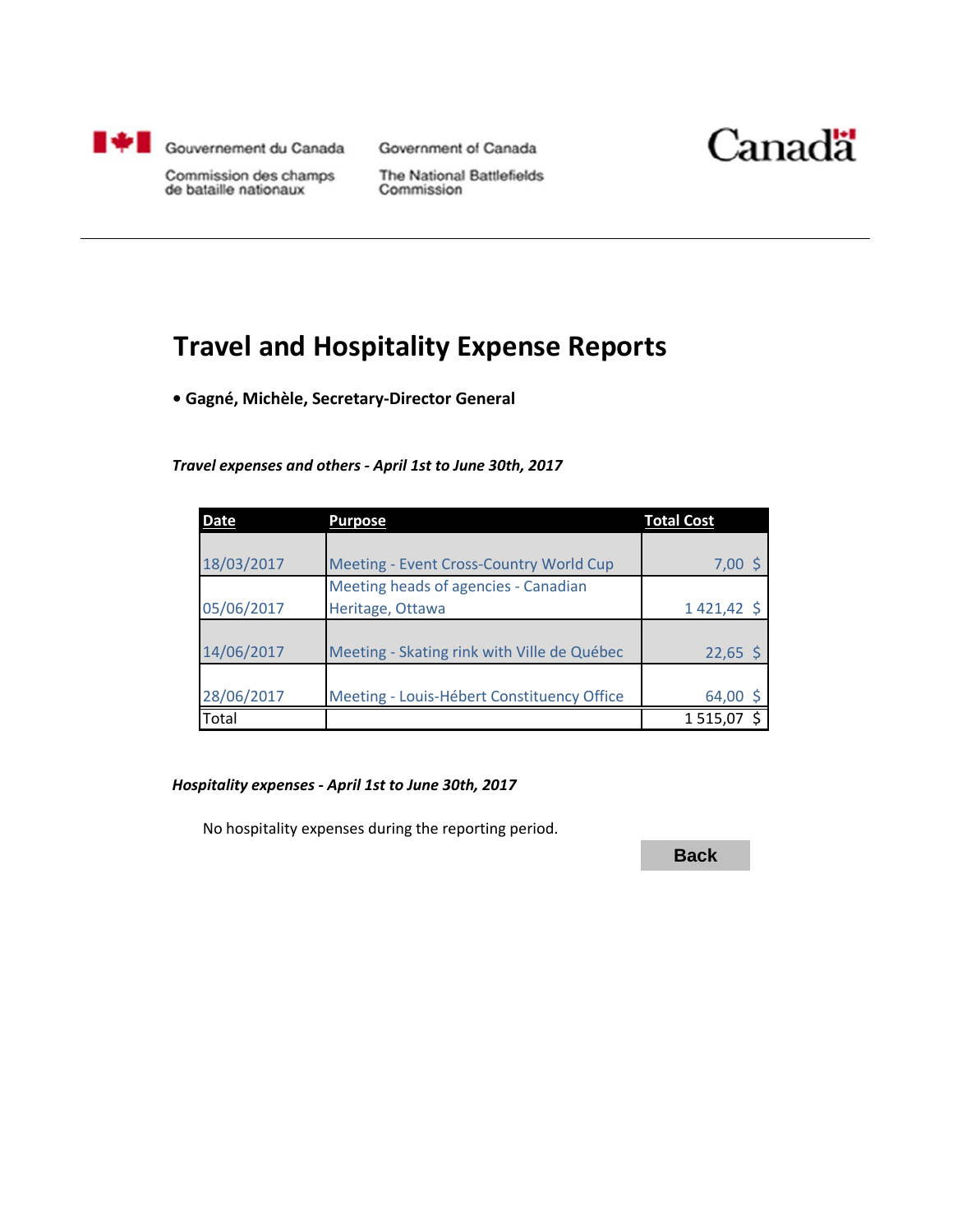<span id="page-2-0"></span>

Government of Canada



Commission des champs de bataille nationaux

The National Battlefields Commission

# **Travel and Hospitality Expense Reports**

*Travel expenses and others*

| For:                    | Gagné, Michèle, Secretary-Director General |
|-------------------------|--------------------------------------------|
| Date:                   | 18/03/2017                                 |
|                         |                                            |
| Purpose:                | Meeting - Event Cross-Country World Cup    |
| Type of transportation: |                                            |
| Ticket or rental cost:  |                                            |
| Km if applicable:       |                                            |
| Taxicab exp.:           | 7,00\$                                     |
| Parking exp.:           |                                            |
| Meals cost:             |                                            |
| Other:                  |                                            |
| Type of expense:        |                                            |
| TOTAL                   | 7,00\$                                     |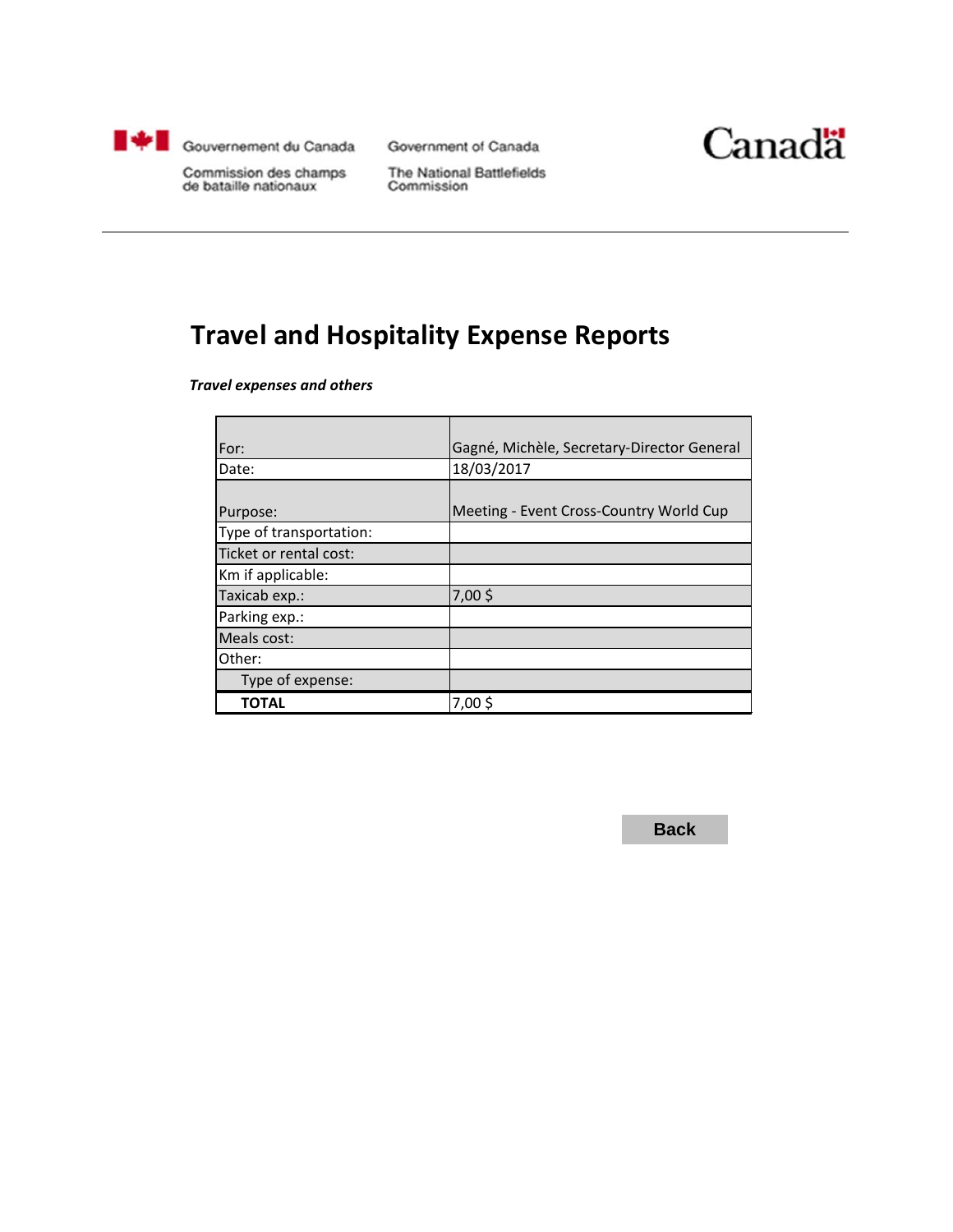<span id="page-3-0"></span>

Government of Canada



Commission des champs de bataille nationaux

The National Battlefields Commission

# **Travel and Hospitality Expense Reports**

*Travel expenses and others*

| For:                    | Gagné, Michèle, Secretary-Director General |
|-------------------------|--------------------------------------------|
| Date:                   | 05/06/2017                                 |
|                         | Meeting heads of agencies - Canadian       |
| Purpose:                | Heritage, Ottawa                           |
| Type of transportation: | Plane                                      |
| Ticket cost:            | 866,41\$                                   |
| Km if applicable:       |                                            |
| Taxicab exp.:           | 203,55\$                                   |
| Parking exp.:           |                                            |
| Meals cost:             | 127,10\$                                   |
| Other:                  | 224,36\$                                   |
| Type of expense:        | <b>Hotel and Incidental Allowances</b>     |
| <b>TOTAL</b>            | 1 421,42 \$                                |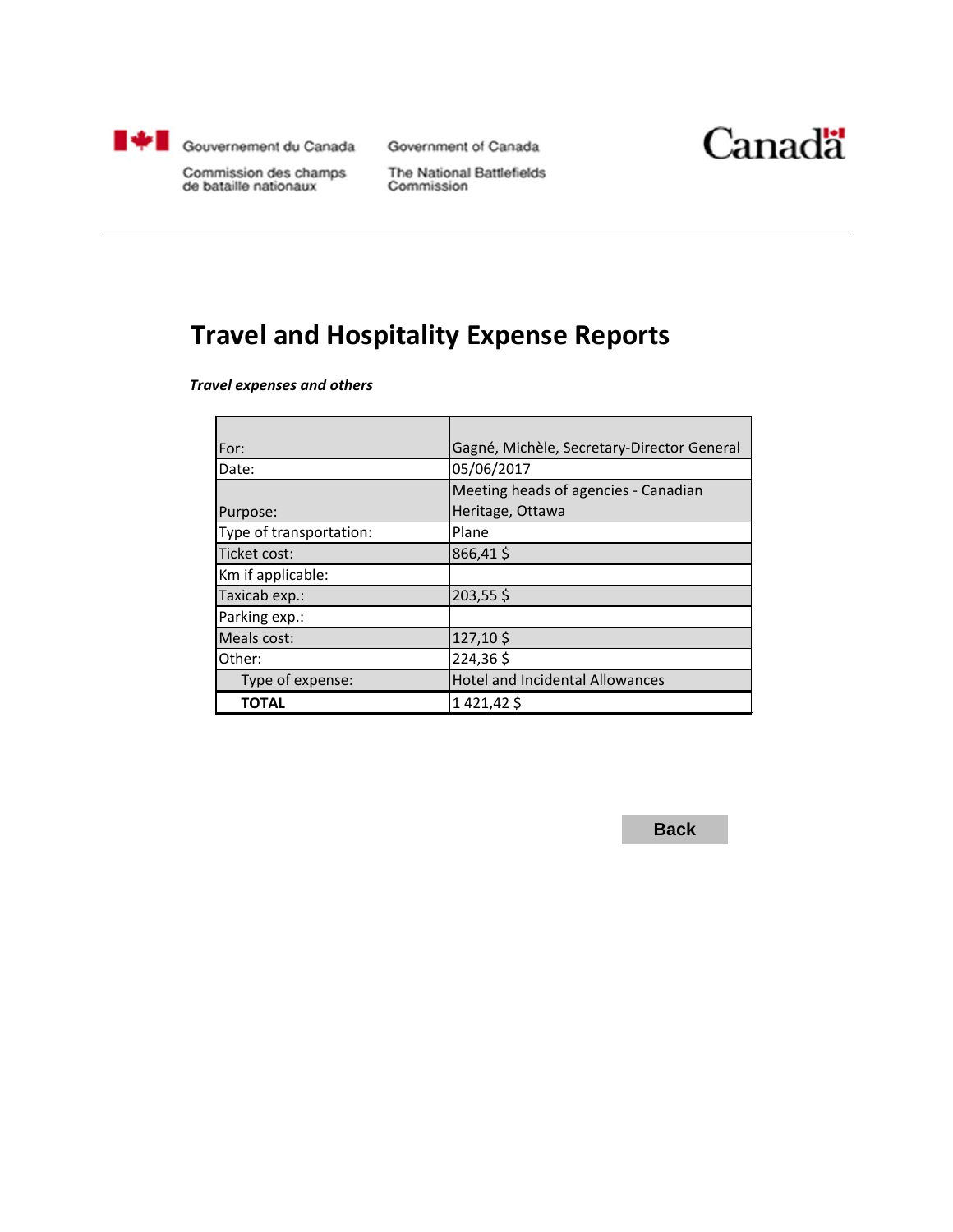<span id="page-4-0"></span>

Government of Canada



Commission des champs de bataille nationaux

The National Battlefields Commission

### **Travel and Hospitality Expense Reports**

*Travel expenses and others*

| For:                    | Gagné, Michèle, Secretary-Director General  |
|-------------------------|---------------------------------------------|
| Date:                   | 14/06/2017                                  |
|                         |                                             |
| Purpose:                | Meeting - Skating rink with Ville de Québec |
| Type of transportation: |                                             |
| Ticket or rental cost:  |                                             |
| Km if applicable:       |                                             |
| Taxicab exp.:           | 22,65\$                                     |
| Parking exp.:           |                                             |
| Meals cost:             |                                             |
| Other:                  |                                             |
| Type of expense:        |                                             |
| <b>TOTAL</b>            | 22,65\$                                     |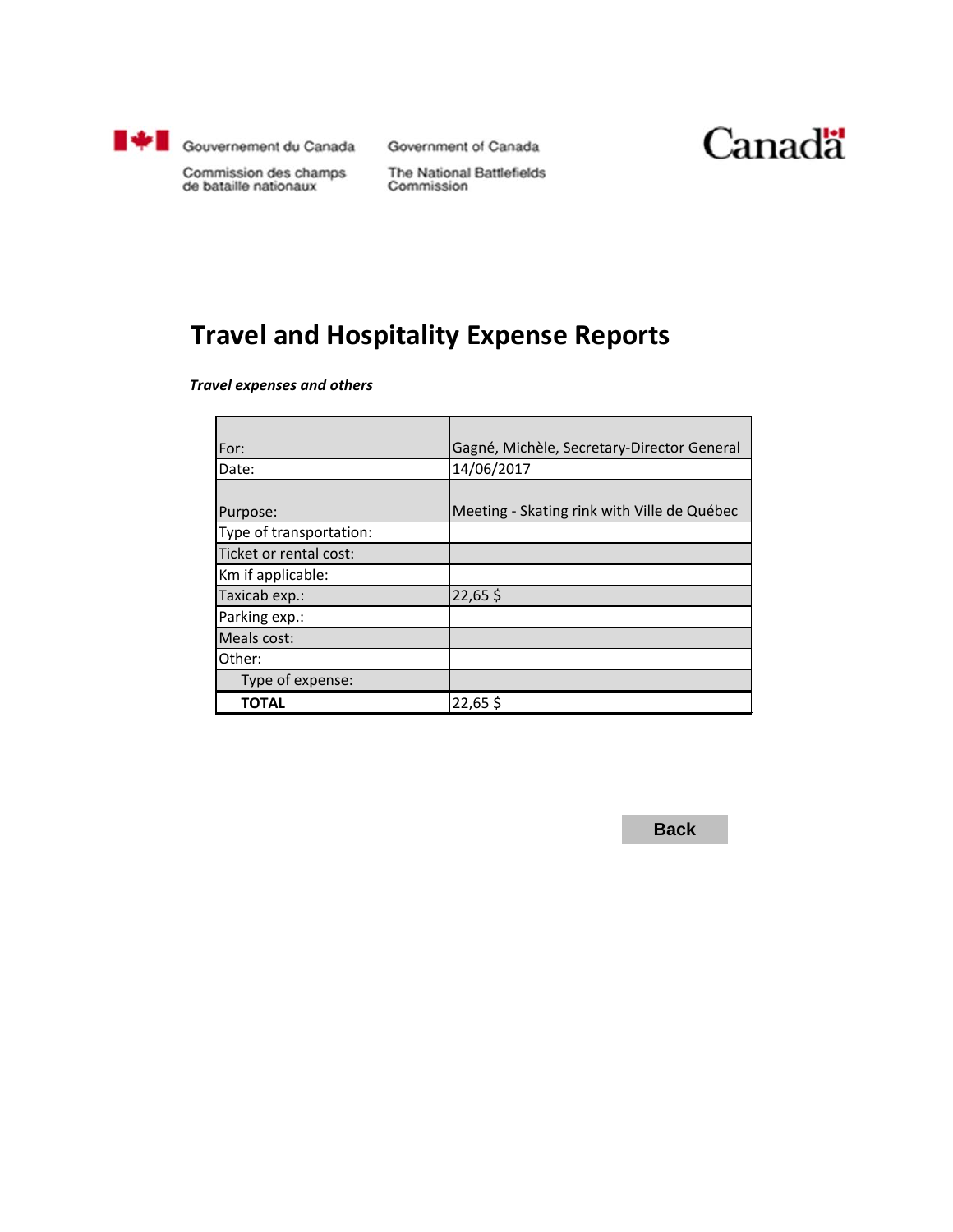<span id="page-5-0"></span>

Government of Canada



Commission des champs de bataille nationaux

The National Battlefields Commission

## **Travel and Hospitality Expense Reports**

*Travel expenses and others*

| For:                    | Gagné, Michèle, Secretary-Director General |
|-------------------------|--------------------------------------------|
| Date:                   | 28/06/2017                                 |
|                         |                                            |
| Purpose:                | Meeting - Louis-Hébert Constituency Office |
| Type of transportation: |                                            |
| Ticket or rental cost:  |                                            |
| Km if applicable:       |                                            |
| Taxicab exp.:           | 64,00\$                                    |
| Parking exp.:           |                                            |
| Meals cost:             |                                            |
| Other:                  |                                            |
| Type of expense:        |                                            |
| TOTAL                   | 64,00\$                                    |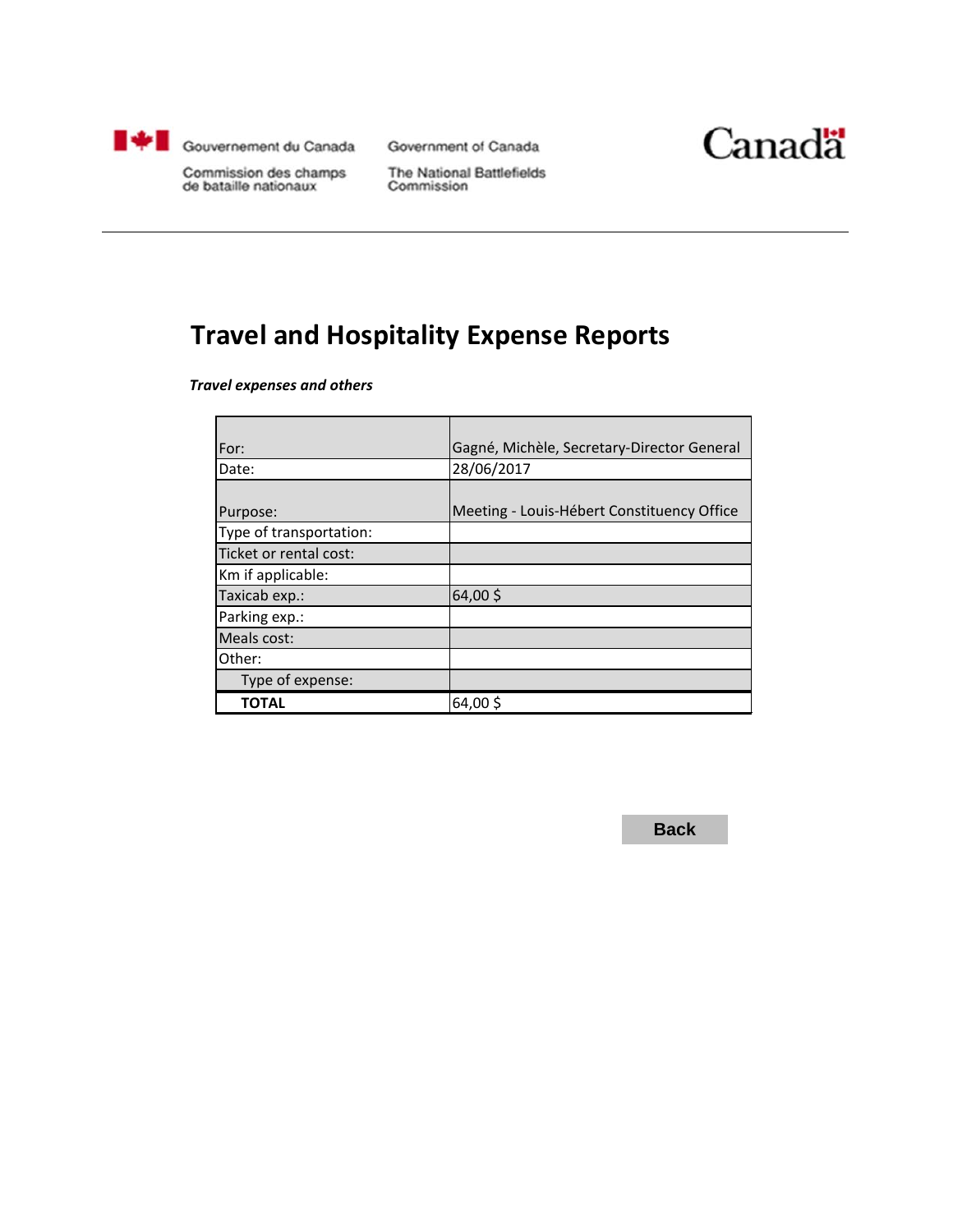<span id="page-6-0"></span>

Government of Canada



Commission des champs de bataille nationaux

The National Battlefields Commission

### **Travel and Hospitality Expense Reports**

**• Chouinard, Anne, Director of Institutionnal Affairs**

*Travel expenses and others - July 1st to September 30th, 2017*

| Date       | <b>Purpose</b>                                       | <b>Total Cost</b> |
|------------|------------------------------------------------------|-------------------|
|            |                                                      |                   |
| 12/07/2017 | <b>BlueFest field and insallation visit - Ottawa</b> | 457,25 S          |
| Total      |                                                      | 457,25            |

#### *Hospitality expenses - July 1st to September 30th, 2017*

No hospitality expenses during the reporting period.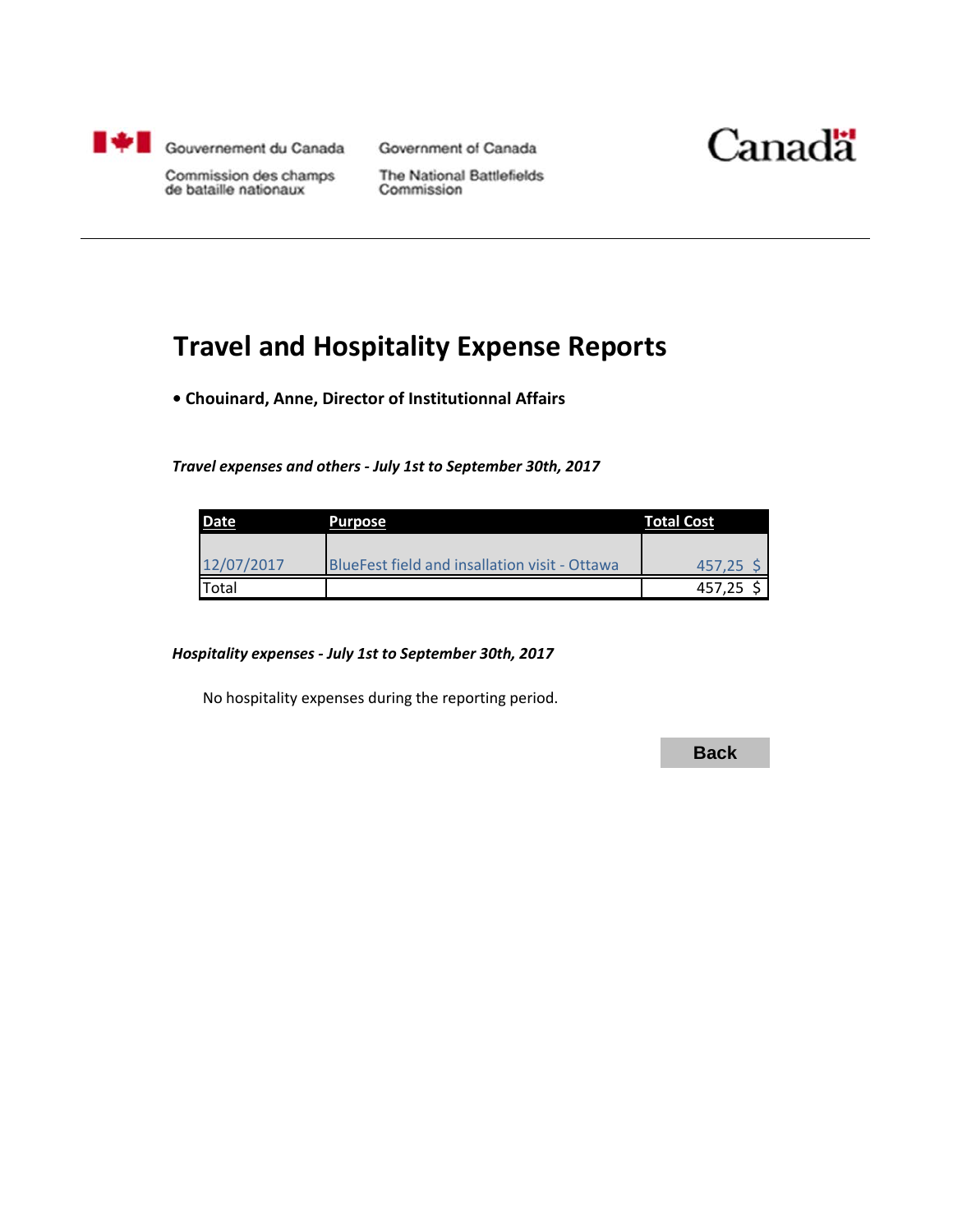<span id="page-7-0"></span>

Government of Canada



Commission des champs de bataille nationaux

The National Battlefields Commission

# **Travel and Hospitality Expense Reports**

*Travel expenses and others*

|                         | Chouinard, Anne, Director of Institutionnal   |
|-------------------------|-----------------------------------------------|
| For:                    | <b>Affairs</b>                                |
| Date:                   | 12/07/2017                                    |
|                         |                                               |
| Purpose:                | BlueFest field and insallation visit - Ottawa |
| Type of transportation: |                                               |
| Ticket or rental cost:  |                                               |
| Km if applicable:       |                                               |
| Taxicab exp.:           |                                               |
| Parking exp.:           |                                               |
| Meals cost:             | 99,20\$                                       |
| Other:                  | 358,05\$                                      |
|                         | Hotel, incidental allowances and entry        |
| Type of expense:        | tickets                                       |
| ΤΟΤΑL                   | 457,25\$                                      |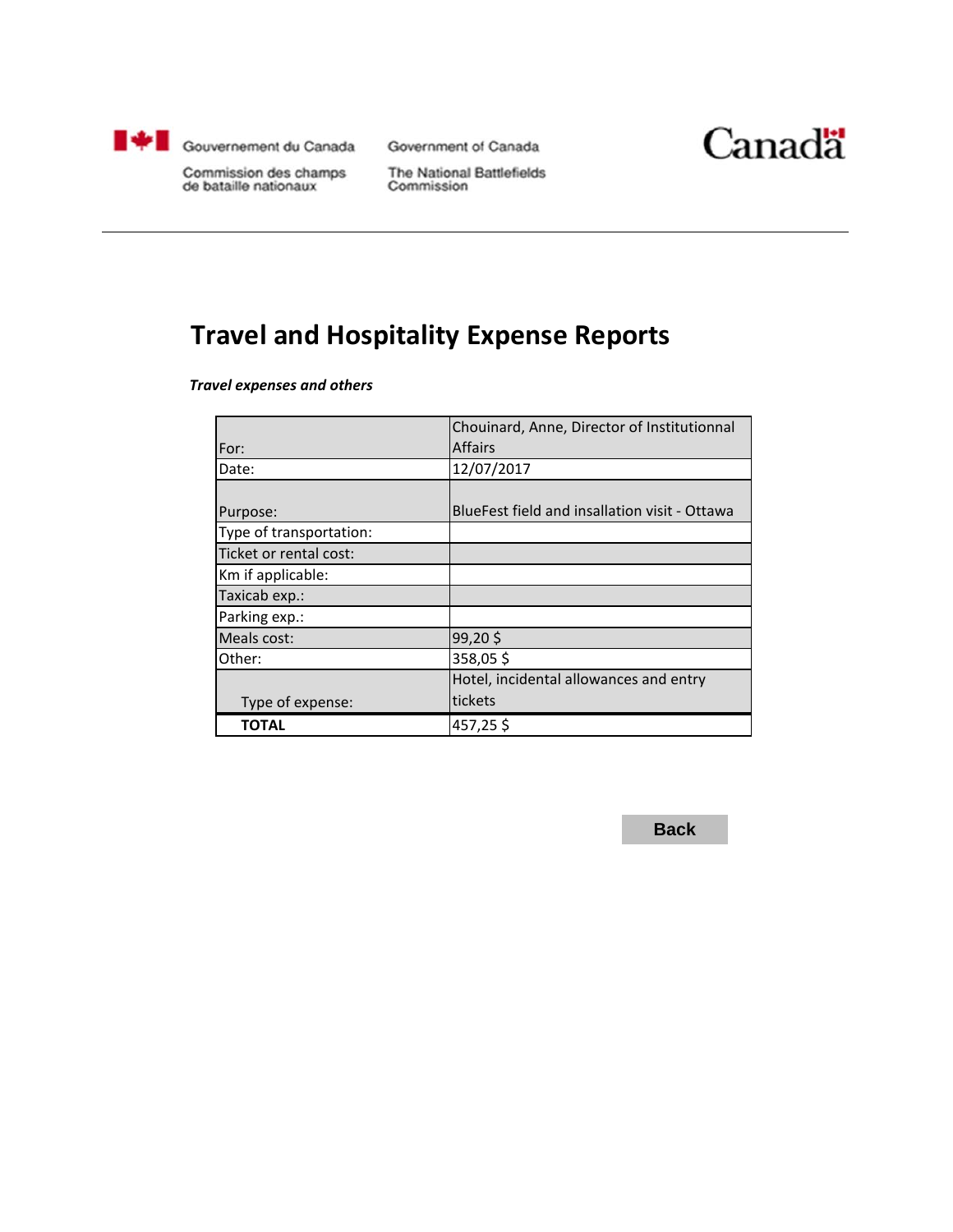<span id="page-8-0"></span>

Government of Canada



Commission des champs de bataille nationaux

The National Battlefields Commission

## **Travel and Hospitality Expense Reports**

**• Laurin, Joanne, Director of Communications and Cultural and Heritage Production**

*Travel expenses and others - July 1st to September 30th, 2017*

No travel expenses during the reporting period.

#### *Hospitality expenses - July 1st to September 30th, 2017*

| <b>Date</b>  | Purpose                     | <b>Total Cost</b> |
|--------------|-----------------------------|-------------------|
| 03/10/2017   | Meal for a 25-year employee | 22.08             |
|              |                             |                   |
| <b>Total</b> |                             | 22,08             |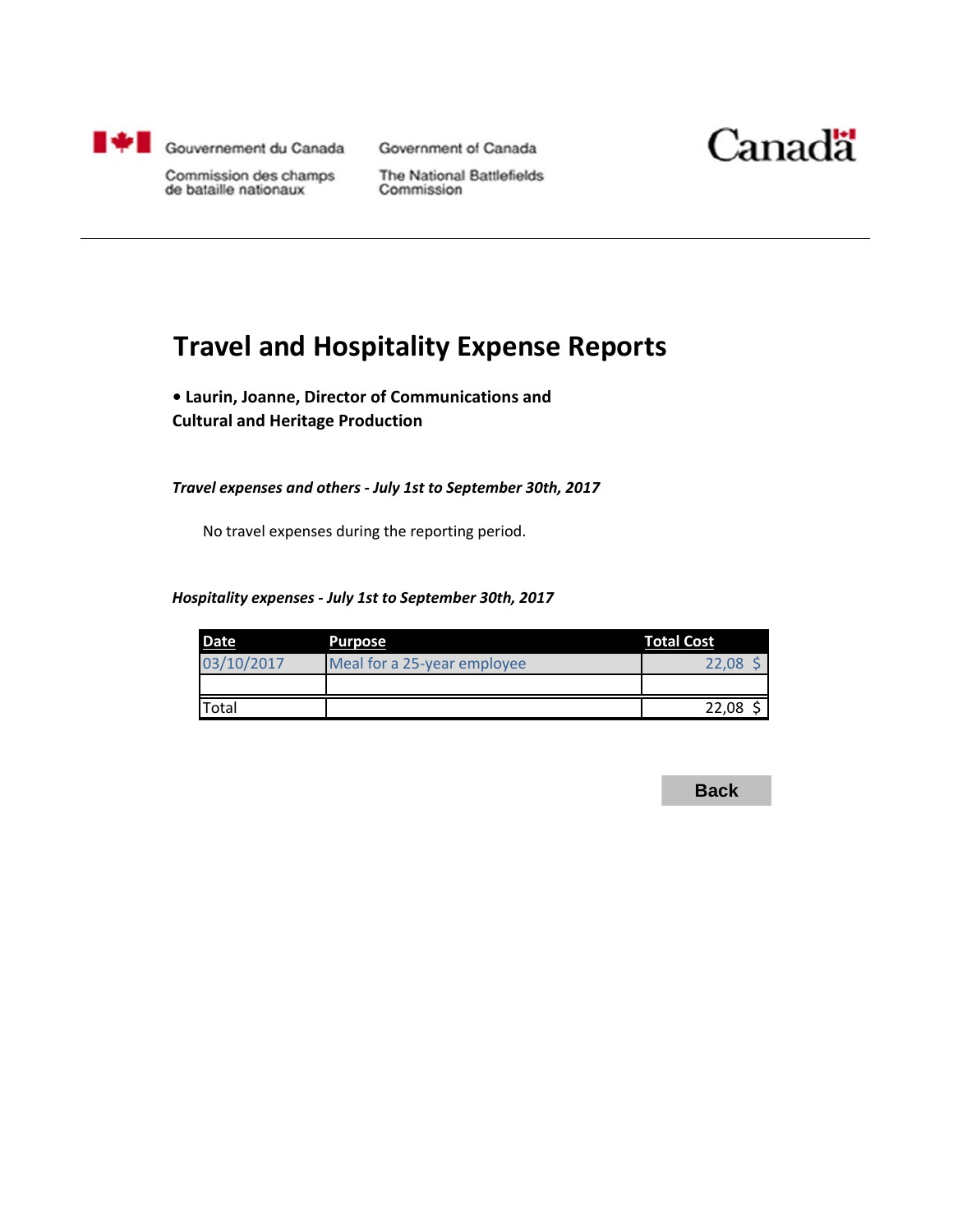<span id="page-9-0"></span>

Government of Canada



Commission des champs de bataille nationaux

The National Battlefields Commission

# **Travel and Hospitality Expense Reports**

*Hospitality expense*

|                   | Laurin, Joanne, Director of Communications |
|-------------------|--------------------------------------------|
| For:              | and Cultural and Heritage Production       |
| Date:             | 03/10/2017                                 |
| Type of expense:  | Lunch                                      |
| Purpose:          | Meal for a 25-year employee                |
| Number of people: |                                            |
| Place:            | Jaja La Pizz Restaurant                    |
| City:             | Québec                                     |
| ΤΟΤΑL             | 22,08\$                                    |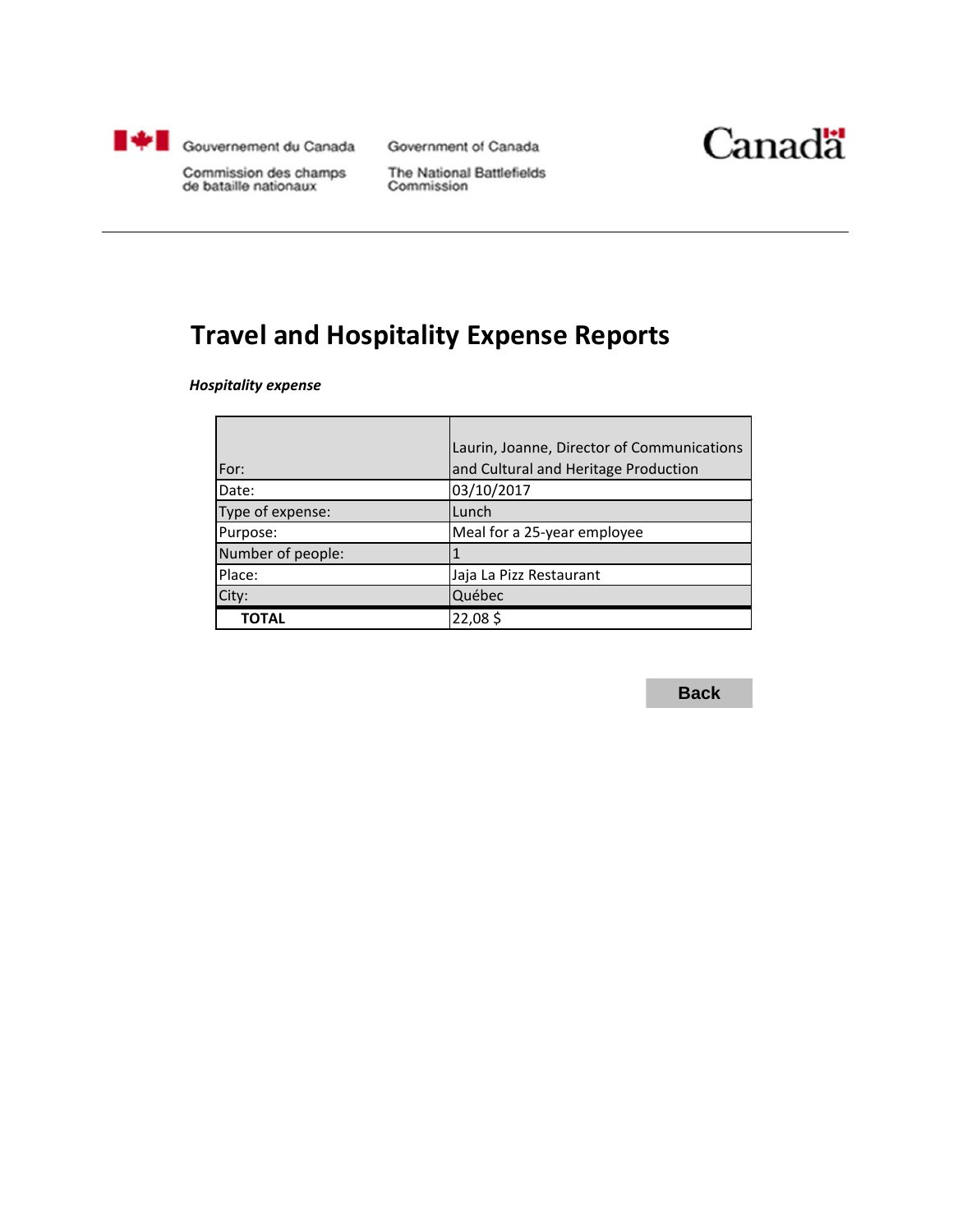<span id="page-10-0"></span>

Government of Canada



Commission des champs de bataille nationaux

The National Battlefields Commission

## **Travel and Hospitality Expense Reports**

**• Veilleux, Paule, Director of Administration**

#### *Travel expenses and others - July 1st to September 30th, 2017*

No travel expenses during the reporting period.

#### *Hospitality expenses - July 1st to September 30th, 2016*

| Date         | Purpose                      | <b>Total Cost</b> |
|--------------|------------------------------|-------------------|
| 04/07/2017   | Meal for an employee leaving | 21.15             |
| 17/07/2017   | Meal for an employee leaving | 21,10             |
| <b>Total</b> |                              | 42,25             |